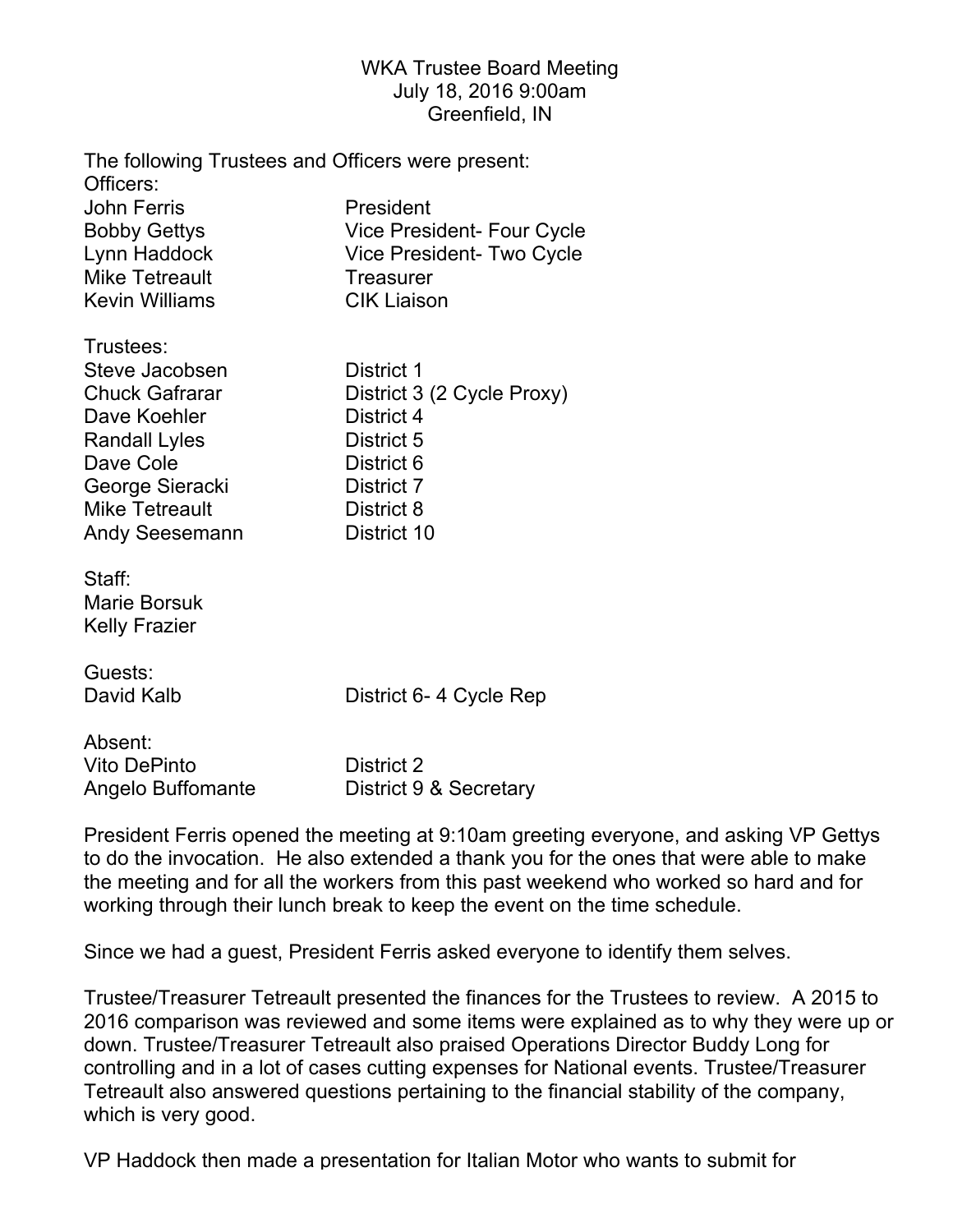homologation and approval their X125T for the mixed brand TaG classes in the Road Race Series. They have a 3 carburetors choice. Once they identify which carburetor they will be using, they will then have to supply the correct paper work for how many engines and carbs are in the country. Then it will have to be tested by an independent engine builder at the manufacturer's expense. This item has been tabled for more data.

The next items from the agenda was the X30 spark plug and a letter from the IAME representative explaining that the factory would like to change the spark plug. They are requesting for the 2017-racing season the NGK R6252K-105 and R6254E-105 be accepted for use in the X30 engine.

A motion was made by Sieracki and second by Tetreault to accept the change as presented. In favor: Sieracki, Lyles, Tetreault, Cole. Opposed: Seesemann, Jacobsen, Gafrarar, and Koehler. Motion failed.

The Board requested a letter to get out to the IAME rep telling him we are aware of their request and that we would to a press release from them on a Pit Board stating that this is IAME's recommendation.

Trustee Koehler presented a lengthy review of the Gold Cup Competition Committee's recommendations. The committee discussed expenses versus income and what to do going forward. They discussed:

- a. What incentive a local competitor would have to run a National Event.
- b. Class Structure for 2017
- c. Venuses for 2017
- d. A 5 race series for 2017.
- e. Monetary awards for classes.
- f. Entry fees for the 2 remaining 2016 events

The Board agreed to accept the following price structure for the next event:

- a. Entry Fee: \$85 per class per Day pre-entry and \$110 at the track.
- b. Practice fee: \$60 pre-entry and \$70 at the track.
- c. New Castle's Local Option LO206 would be \$45 entry fee

The Board requested that the Committee present a 2017 class structure venue requests.

The next item from the agenda discussed was the continuation of the April 1 deadline of the promotional \$30 membership fee. It was decided by the Board not extend the deadline.

The Board they discussed the awards that New Castle owner Mark Dismore was awarding to his local LO206 KRA competitors and agreed to make sure it was on the entry blank as follows:  $1<sup>st</sup>$  place member to receive \$150 pus a set of tires,  $2<sup>nd</sup>$  place member to receive \$100 plus a set of tires, 3<sup>rd</sup> place member to receive a \$50 Comet Kart gift certificate and a set of tires,  $4^{\text{th}}$  &  $5^{\text{th}}$  place members to receive a set of tires.

The Board questioned the Friday night races at the Gold Cup events. They were told that Brad's Heating and Air sponsor the Payouts for the trophy classes, and the Money event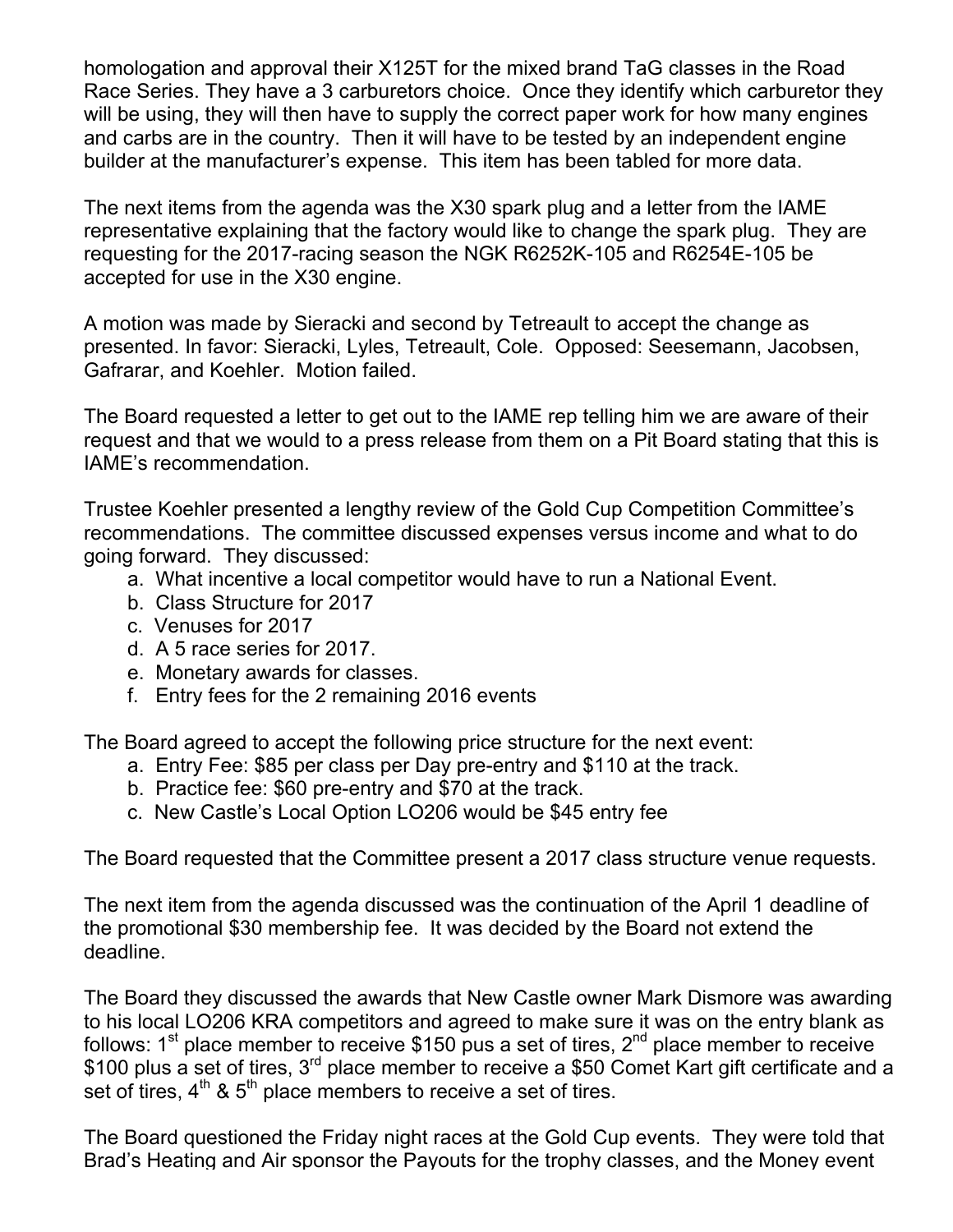was a 75 percent payback. The 25 percent was retained to help pay the extra time for medical.

Trustee Sieracki then presented the Master Track Committee's recommendations which include but not limited to: Updating the track package brochure, Introduction Letter, Cost friendly insurance, Benefits of being a Master Track. These would include Membership pay back, Tech Manual, track equipment discounts, website button. The track equipment would include WKA setting up discounts with manufacturers of the equipment.

It was suggested that WKA seek a marketing person to help with our pit pass program.

Danny White, Manager Purdue University Motorsports, presented their electric kart program to the Board. His mission is to make the karting industry aware of what they are doing concerning this new technology. Mr. White was thanked for taking the time to come and speak to the WKA Board.

The Winter Cup class structure for 2017 was discussed:

Kid Karts, Mini Swift, Pro Swift, Pro IAME Junior, Pro IAME Senior,

Yamaha Junior, and LO206 Senior CIK bodywork only.

A motion was made by Tetreault, second by Seesemann to accept the class structure. In Favor: Sieracki, Lyles, Tetreault, Gafrarar, Seesemann, Cole, and Koehler. Opposed: Jacobsen. Motion passed.

Manufacturer's Cup class structure was discussed next. Weight for the Mini Swift was discussed with no action taken. Tabled to discuss at the next meeting.

The Board moved onto other business. VP Haddock stated that in viewing the Tech Manual he found rules that needed clarification such as Homologation papers, size of headers, holes in the ignition, size of holes, etc. The Board requested that he keep a list to submit to the Board of rules that he sill be cleaning up with these clarifications.

The next item VP Haddock brought up was an incident that occurred this pas weekend. I piece of equipment fell off after the competitor took the checkered flag. Because a tech official so the incident they did not disqualify him. The Board needs to make a rule for equipment loss on the track. It was the feeling of the Board that the rule should be "as presented to tech", which also involves going through scales first. Rule 760.2 needs to go to Section 100 to eliminate any question on the disqualification.

Piston champhering on the Mini Swift was discussed.

SFI safety equipment section 100 was then discussed. All 2005 helmet will expire in December of 2016. See the 2017 Tech Manual for updated dates for all other helmets.

Road Race Committee will be asked to submit their changes for the Tech Manual at the next meeting.

Road Race memberships at Nationals will go back to the original prices.

Alex Gaines of njunko has handled our online registration and also did the scoring for this